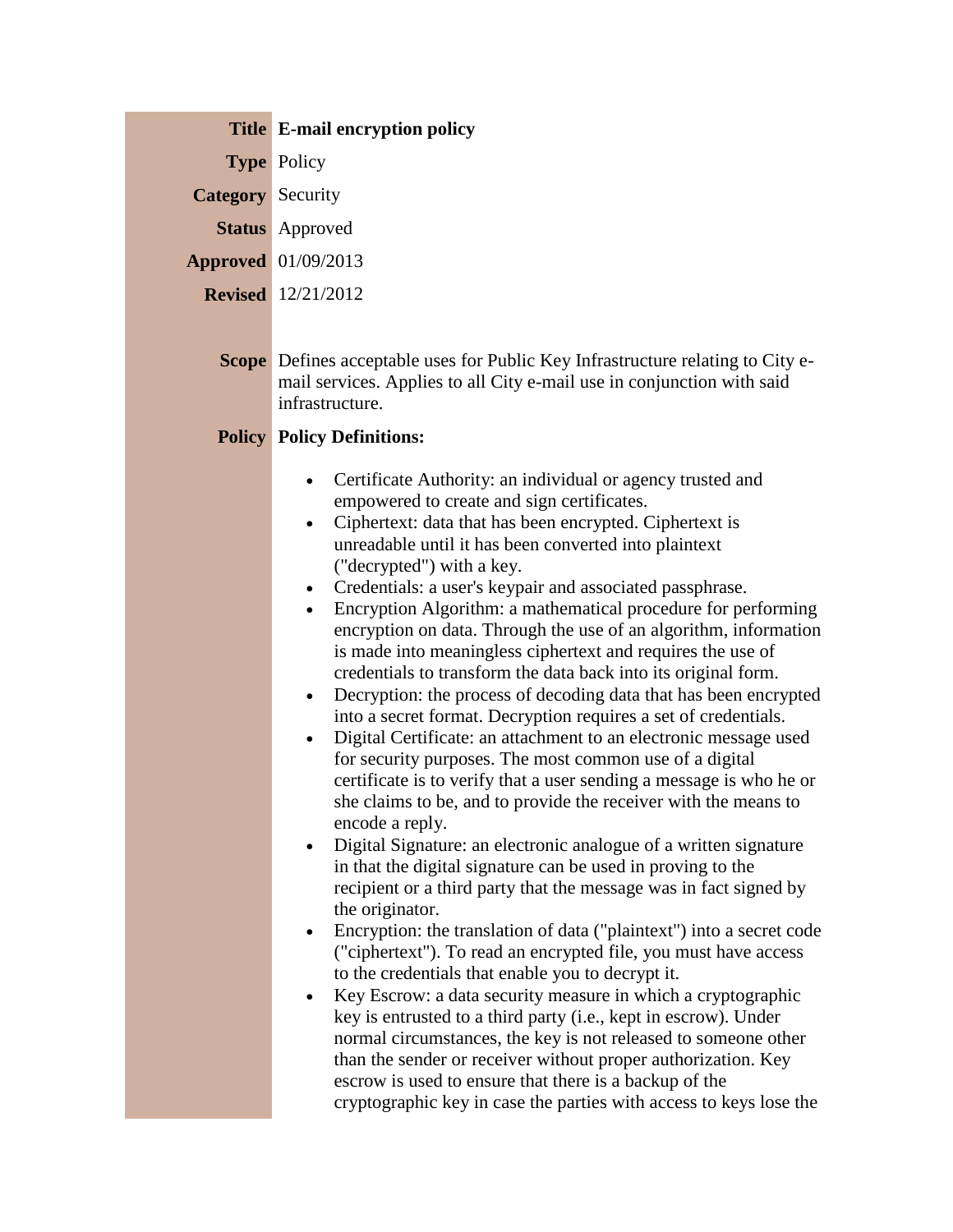data through a disaster or malicious intent.

- Keypair: a combination of a user's public and private encryption keys.
- Passphrase: a set of numbers, letters and special characters known only by the user of a keypair (similar in concept to a password) that guards the private key from misuse by others.
- Plaintext: textual data in human-readable ASCII format. Plaintext refers to any message that is not encrypted into or has been decrypted from ciphertext.
- Verification: the process of ensuring that a given digital signature is valid and positively identifies the originator of a message.

## **POLICY PROVISIONS**

- 1. The Department of Technology and Innovation (DTI) shall establish a Certificate Authority for the purpose of issuing and maintaining credentials for users of its information technology assets related to encryption and digital signatures. DTI shall obtain Public Key Certificates for the Certificate Authority from one of the global Certificate Authorities.
- 2. When encrypting or digitally signing messages using the City's e-mail facilities, employees shall use only credentials issued by the City Certificate Authority. All credentials obtained by employees from third parties prior to the implementation of this policy and used to encrypt or sign City e-mail messages shall no longer be used and shall be surrendered to the Certificate Authority.
- 3. Credentials issued to an employee for encryption remain at all times the property of the City of Albuquerque. The City shall at all times have access to the employee's credentials (i.e., via escrow or alternate decryption key) for purposes of decryption and/or verification, and said credentials shall be immediately revoked upon the employee's retirement, termination, or transfer to another Department.
- 4. Approved encryption software titles, supported algorithms, minimum key lengths, etc., shall be published in one or more Standards.
- 5. Credential issuance and revocation processes shall be published in one or more Procedures.

## **ACCEPTABLE USES**

**Digital Signatures**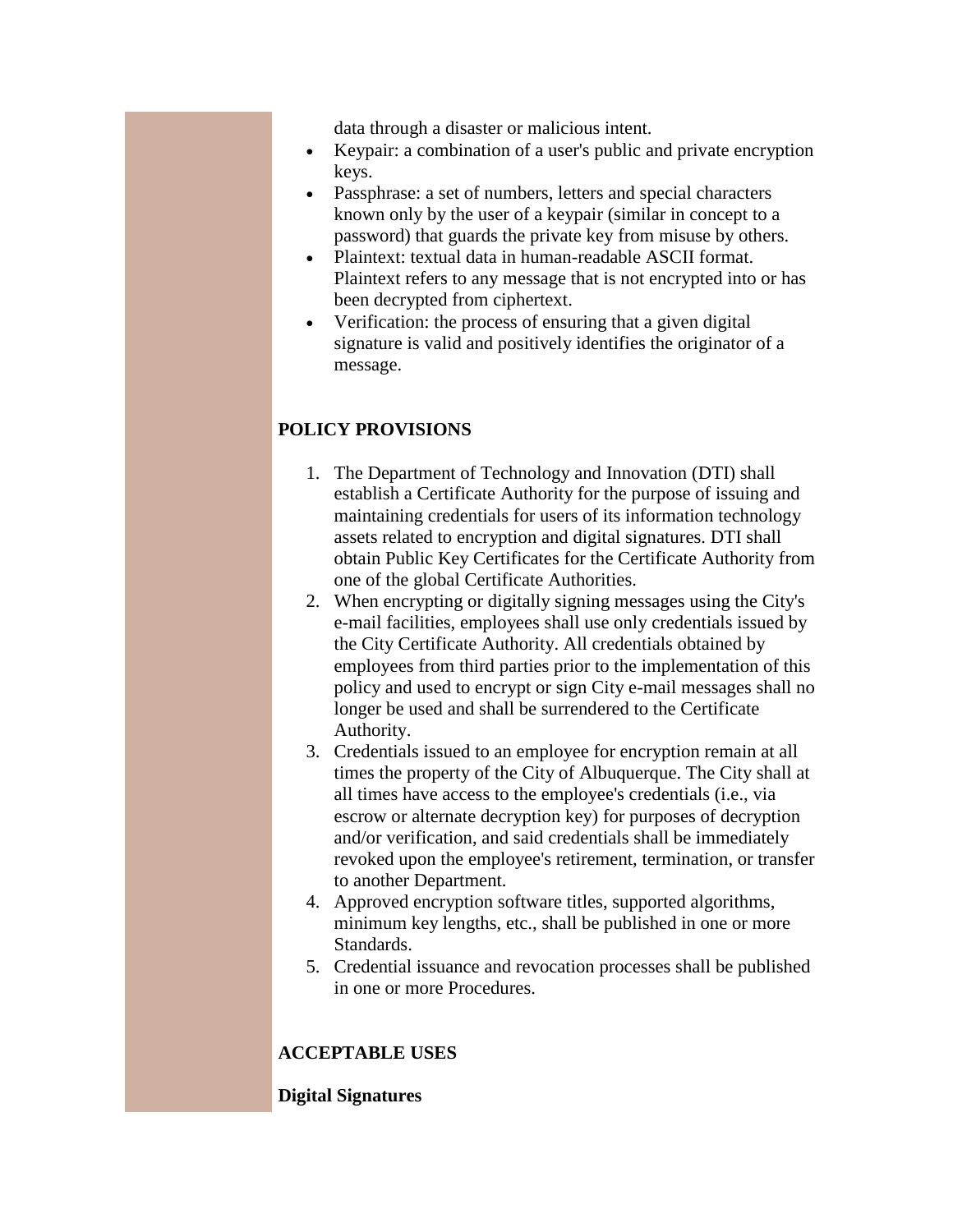- Encrypted e-mail messages **must be signed** under all circumstances.
- Plaintext e-mail messages sent by City to non-City e-mail users **may be signed**.
- Plaintext e-mail messages sent between City e-mail users only **may be signed**.
- E-mail messages not related to the official business of the City as defined by City policies **must not be signed** under any circumstances.

## **Encryption**

City e-mail messages sent by City to non-City e-mail users **must be encrypted** if they contain:

- data defined in the sensitive data policy.
- data which reasonably qualifies for exemption from public disclosure under the New Mexico Inspection of Public Records Act;
- data barred from public disclosure by other Federal or State law or City ordinance;
- data barred from public disclosure under contract or pursuant to a court order.

City e-mail messages sent between City e-mail users only **must be encrypted** if they contain:

- data defined in the sensitive data policy
- data which reasonably qualifies for exemption from public disclosure under the New Mexico Inspection of Public Records Act;
- data barred from public disclosure by Federal or State law or City ordinance;
- data barred from public disclosure under contract or pursuant to a court order.

City e-mail messages sent by City e-mail users to any recipient **must not be encrypted** if they contain:

- data reasonably subject to inspection as public record pursuant to the New Mexico Inspection of Public Records Act;
- information of a personal nature and/or not related to the official